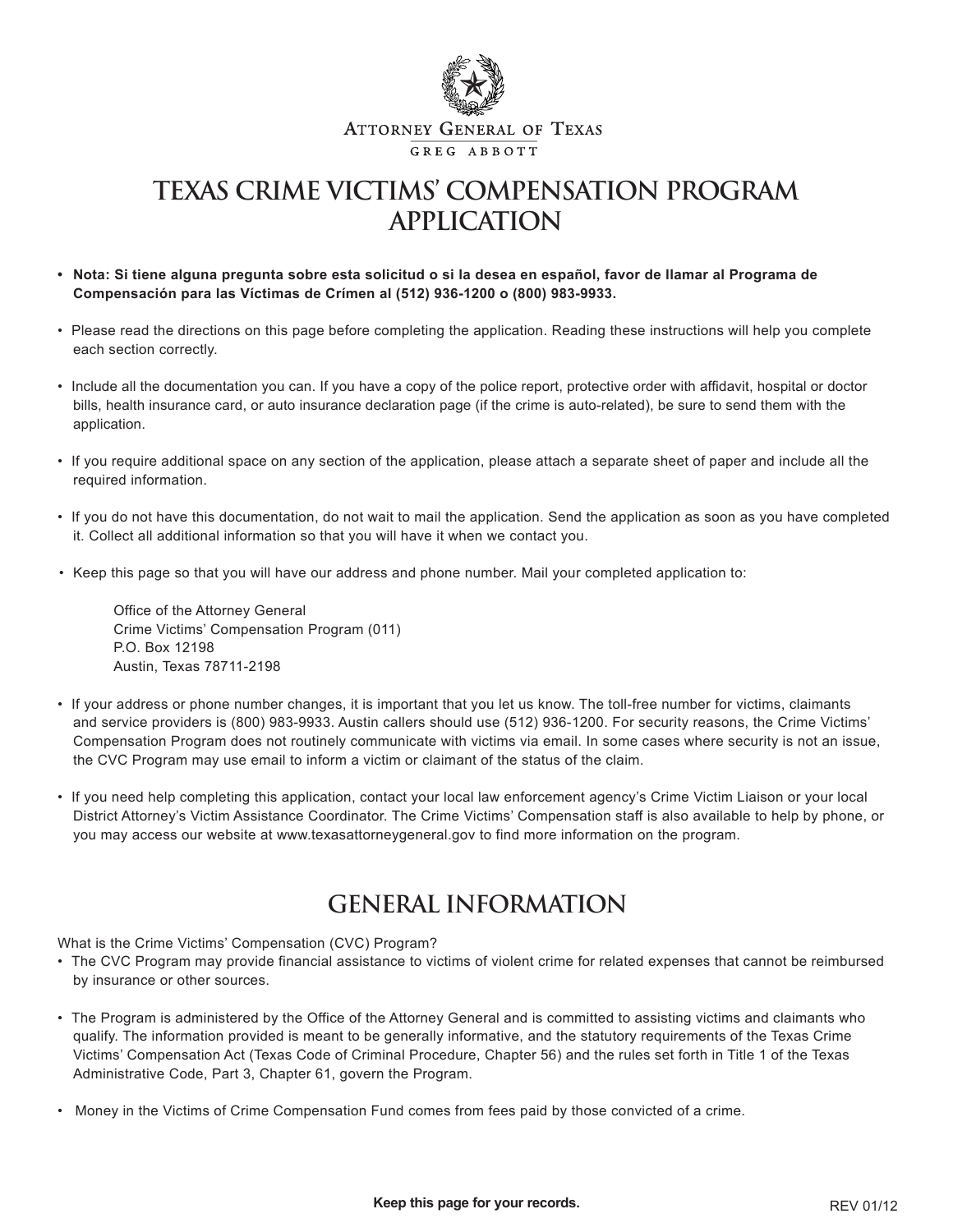#### **What are the basic eligibility requirements for Crime Victims' Compensation Program benefits?**

- The victim must be a resident of Texas, a United States resident who is victimized while in Texas, a Texas resident victimized in another state or country that does not have a crime victim compensation fund, or certain other individuals.
- The crime must be reported to the appropriate state or local public safety/law enforcement agency within a reasonable period of time.
- The victim or claimant must cooperate with law enforcement officials in the investigation and prosecution of the case.

#### **Who may be eligible for Crime Victims' Compensation Program benefits?**

- Victims of violent crime who suffer physical or mental harm as a direct result of the crime.
- A victim's dependents, family or household members who qualify as claimants under the law.
- Someone authorized by the victim to act on his or her behalf.

#### **Who is not eligible for Crime Victims' Compensation Program benefits?**

- The offender, an accomplice of the offender or any person engaged in illegal activity at the time of the crime.
- Anyone injured as a result of a motor vehicle accident, except under certain circumstances provided by law.
- Benefits may be denied or reduced if the victim's or claimant's own behavior contributed to the crime.
- Anyone incarcerated when the crime occurred.
- Any victim or claimant who knowingly or intentionally submits, or causes to be submitted, false or forged information to the Crime Victims' Compensation Program.

#### **What expenses may be covered with Crime Victims' Compensation Program benefits?**

- Reasonable and necessary medical and funeral expenses.
- Travel exceeding 20 miles one way for participation and attendance at funeral services, medical appointments and criminal justice appointment.
- Loss of earnings as a result of the disability of the victim.
- Loss of earnings for investigative, judicial or medical appointments.
- Loss of support to dependents of victim's, as a result of the victim's death or if the victim was supporting them at the time of the crime.
- Psychiatric care/counseling.
- Counseling for the victim and eligible claimants.
- Eyeglasses, hearing aids, dentures or prosthetic devices, if damaged during or needed as a result of the crime.
- Crime scene clean-up.
- Replacement of property seized as evidence or rendered unusable by the investigation.
- New expenses for child or adult dependent care as a result of the crime.
- One time rent and relocation expenses for victims of family violence or victims of sexual assault who were assaulted in their home.
- Reasonable attorney fees for assistance in filing the Crime Victims' Compensation Program application.

#### **What expenses are not covered by Crime Victims' Compensation Program benefits?**

- Damage, repair or loss to property or vehicle.
- Pain, suffering or emotional distress damages.
- Any expense which is not the direct result of the crime.

#### **Who is the payor of last resort?**

- All other available third party resources (for example, Medicare, Medicaid, personal health insurance, workers' compensation and settlements) must meet their legal obligations to pay crime-related expenses.
- The Crime Victims' Compensation Program must be notified before a civil lawsuit is filed in relation to the crime, if restitution is ordered by the criminal court, or if any party receives the proceeds of a settlement.
- CVC is considered the payor of last resort.

#### **Payment for Cost of Medical Forensic Sexual Assault Examinations**

- CVC does reimburse law enforcement agencies or DPS directly for the costs incurred for such exams. A victim of sexual assault is not required to submit a CVC application for reimbursement of the cost of a medical forensic sexual assault examination. CVC does not directly reimburse victims for the cost of medical forensic sexual assault examinations.
- If a victim of sexual assault reports the alleged crime to a law enforcement agency, the law enforcement agency may request a forensic sexual assault examination and pay all costs of the examination. If the victim of sexual assault has reported the assault to law enforcement and requires medical treatment the victim should submit this application to CVC for reimbursement of such costs.
- If a victim receives a forensic sexual assault examination, but chooses not to report the alleged crime to a law enforcement agency, the Texas Department of Public Safety will pay all costs of the examination. CVC may only pay for other crime-related expenses if a victim reports the crime to law enforcement.

#### **Keep this page for your records.**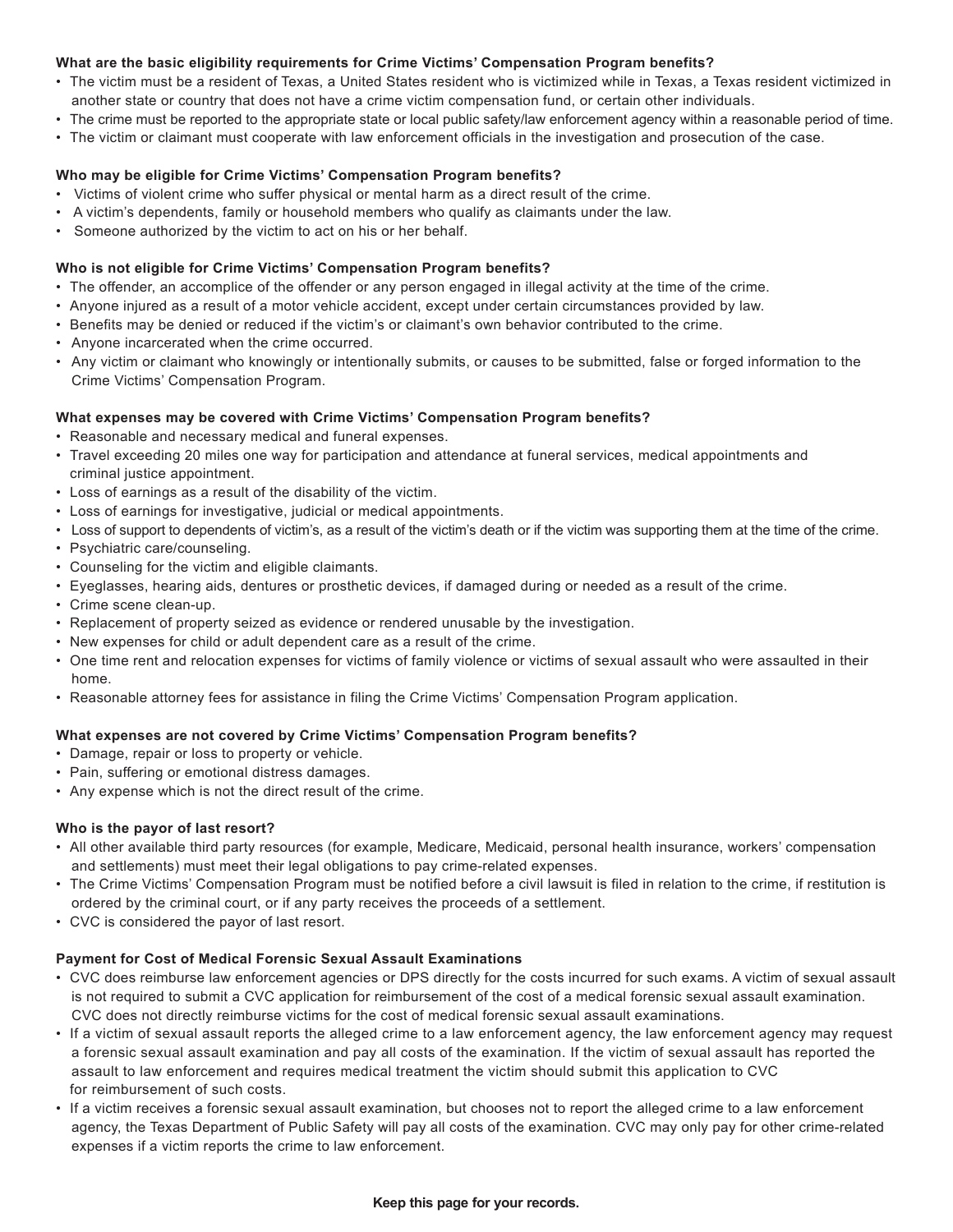# **TEXAS CRIME VICTIMS' COMPENSATION PROGRAM APPLICATION**

**CVC Official use only – VC# \_\_\_\_\_\_\_\_\_\_\_\_\_\_\_\_\_\_\_\_\_\_\_\_\_\_\_\_ Application Received \_\_\_\_\_\_\_\_\_\_\_\_\_\_\_\_\_\_\_\_\_\_\_\_\_\_\_**

**PLEASE COMPLETE ALL SECTIONS OR A DELAY MAY RESULT IN THE PROCESSING OF YOUR APPLICATION.**  Information about this claim is confidential and will not be released to another person unless that person is included as a claimant or as otherwise required by law. What is the language preference of the victim and/or claimant?  $\Box$  English  $\Box$  Spanish  $\Box$  Other **SECTION 1-VICTIM INFORMATION:** The victim is the person who was injured or died as a result of the crime. If the victim is a minor or deceased, the claimant information in Section 3 MUST be completed. If there is more than one victim, each victim must submit a separate application. First Name  $\vert$  Middle Name  $\vert$  Last Name Mailing Address City City City State Zip Home Phone North Cell Phone New York Phone Cell Phone Email Address Social Security Number:  $\square$ No  $\square$ Yes If yes: Tax I. D. Number:  $\square$ No  $\square$ Yes If yes: Gender  $\Box$  Male  $\Box$  Female Date of Birth If victim is deceased, date of death **SECTION 2-CRIME INFORMATION:** You must complete this section or your application cannot be processed. Please indicate the type of crimes.  $\Box$  Adult Sexual Assault  $\Box$  Aggravated Assault  $\Box$  Assault (Non-family) **Q Child Physical Abuse G Child Sexual Assault G DWI/Vehicular Crime G Elder Abuse G Family Violence Q Homicide G Human Trafficking G Kidnapping G Robbery G Stalking G Other**  $\Box$  Human Trafficking Date of Crime **Law Enforcement Agency** (e.g. police, sheriff) □ None Police Report Number (if known) Location of crime: Street address City County County County County Alleged Suspect's Name (if known) Relationship of the suspect to the victim (if any) Has suspect been arrested?  $\Box$  No  $\Box$  Yes  $\Box$  Unknown Have charges been filed?  $\Box$  No  $\Box$  Yes  $\Box$  Unknown Cause Number (if known)

Brief Description of Crime

Brief Description of injuries (if any)

If this is a family violence crime, have you obtained a permanent protective order?  $\Box$  No  $\Box$  Yes

If this is a family violence crime, are there any prior incidents reported to law enforcement?  $\Box$  No  $\Box$  Yes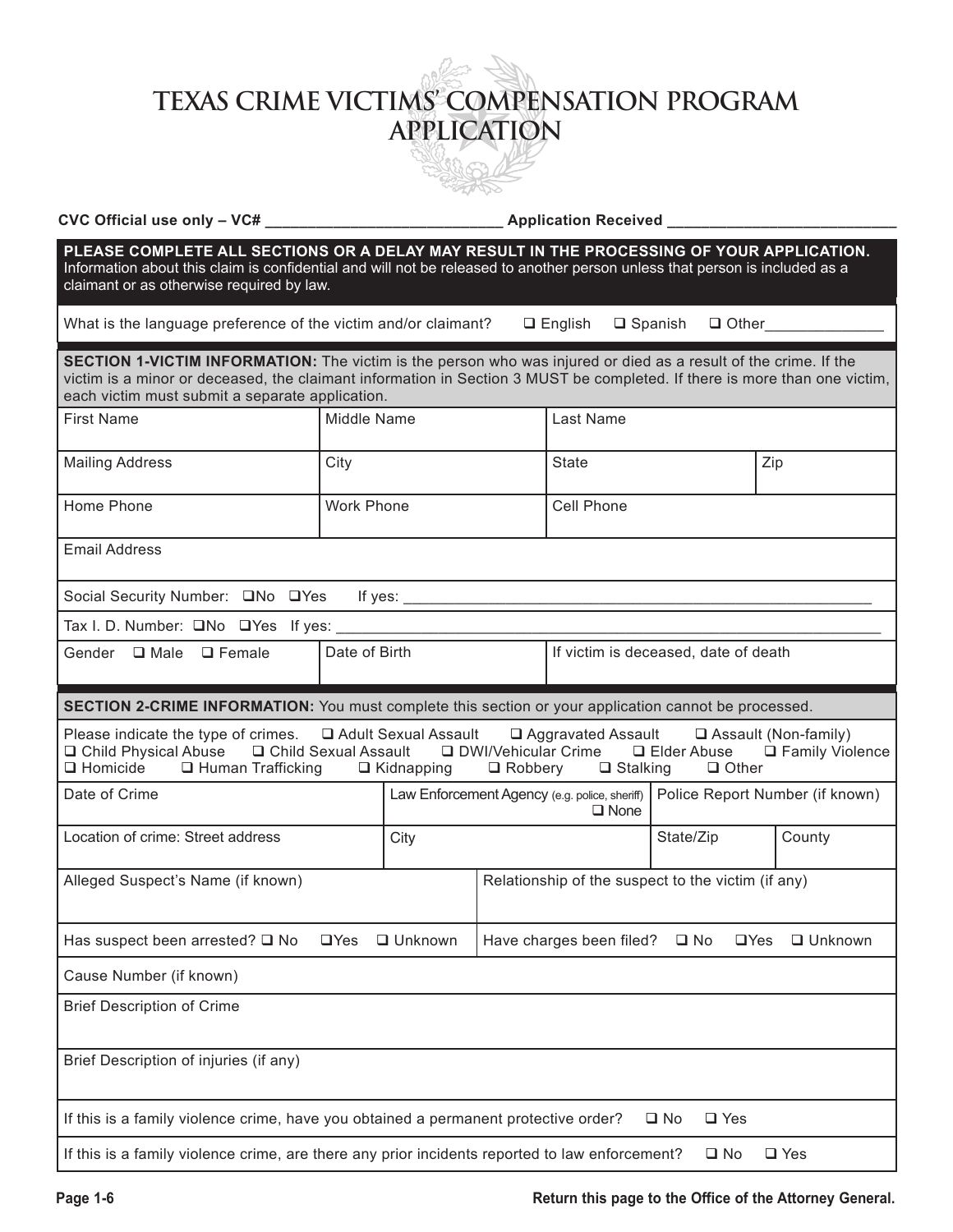| <b>SECTION 3-CLAIMANT INFORMATION:</b> The claimant is a person, other than the victim, who has out of pocket expenses<br>as a direct result of the crime, is an immediate family member(s) of the victim who requires Psychiatric Care/Counseling<br>as a result of the crime or is someone who has legal authority to act on behalf of the victim. CVC cannot discuss a claim<br>with anyone who is not listed as a claimant. If there are additional claimants, please list them on a separate sheet of<br>paper and include all the required information. |                                       |                        |     |  |
|---------------------------------------------------------------------------------------------------------------------------------------------------------------------------------------------------------------------------------------------------------------------------------------------------------------------------------------------------------------------------------------------------------------------------------------------------------------------------------------------------------------------------------------------------------------|---------------------------------------|------------------------|-----|--|
| <b>Claimant 1</b>                                                                                                                                                                                                                                                                                                                                                                                                                                                                                                                                             |                                       |                        |     |  |
| <b>First Name</b>                                                                                                                                                                                                                                                                                                                                                                                                                                                                                                                                             | <b>Middle Name</b>                    | Last Name              |     |  |
| <b>Mailing Address</b>                                                                                                                                                                                                                                                                                                                                                                                                                                                                                                                                        | City                                  | <b>State</b>           | Zip |  |
| Home Phone                                                                                                                                                                                                                                                                                                                                                                                                                                                                                                                                                    | <b>Work Phone</b>                     | Cell Phone             |     |  |
| <b>Email Address</b>                                                                                                                                                                                                                                                                                                                                                                                                                                                                                                                                          |                                       |                        |     |  |
| Social Security Number:                                                                                                                                                                                                                                                                                                                                                                                                                                                                                                                                       | $\square$ No<br>$\Box$ Yes<br>If yes: |                        |     |  |
| Tax I. D. Number:<br>$\square$ No<br>$\Box$ Yes<br>If yes:                                                                                                                                                                                                                                                                                                                                                                                                                                                                                                    |                                       |                        |     |  |
| Gender □ Male □ Female                                                                                                                                                                                                                                                                                                                                                                                                                                                                                                                                        | Date of Birth                         | Relationship to Victim |     |  |
| <b>Claimant 2</b>                                                                                                                                                                                                                                                                                                                                                                                                                                                                                                                                             |                                       |                        |     |  |
| <b>First Name</b>                                                                                                                                                                                                                                                                                                                                                                                                                                                                                                                                             | Middle Name                           | Last Name              |     |  |
| <b>Mailing Address</b>                                                                                                                                                                                                                                                                                                                                                                                                                                                                                                                                        | City                                  | <b>State</b>           | Zip |  |
| Home Phone                                                                                                                                                                                                                                                                                                                                                                                                                                                                                                                                                    | <b>Work Phone</b>                     | Cell Phone             |     |  |
| <b>Email Address</b>                                                                                                                                                                                                                                                                                                                                                                                                                                                                                                                                          |                                       |                        |     |  |
| Social Security Number:<br>$\square$ No<br>$\Box$ Yes<br>If yes:                                                                                                                                                                                                                                                                                                                                                                                                                                                                                              |                                       |                        |     |  |
| Tax I. D. Number:<br>$\square$ No<br>$\Box$ Yes<br>If yes:                                                                                                                                                                                                                                                                                                                                                                                                                                                                                                    |                                       |                        |     |  |
| Gender $\Box$ Male $\Box$ Female                                                                                                                                                                                                                                                                                                                                                                                                                                                                                                                              | Date of Birth                         | Relationship to Victim |     |  |
| <b>Claimant 3</b>                                                                                                                                                                                                                                                                                                                                                                                                                                                                                                                                             |                                       |                        |     |  |
| <b>First Name</b>                                                                                                                                                                                                                                                                                                                                                                                                                                                                                                                                             | Middle Name                           | Last Name              |     |  |
| <b>Mailing Address</b>                                                                                                                                                                                                                                                                                                                                                                                                                                                                                                                                        | City                                  | <b>State</b>           | Zip |  |
| Home Phone                                                                                                                                                                                                                                                                                                                                                                                                                                                                                                                                                    | Work Phone                            | Cell Phone             |     |  |
| <b>Email Address</b>                                                                                                                                                                                                                                                                                                                                                                                                                                                                                                                                          |                                       |                        |     |  |
| If yes:<br>Social Security Number:<br>$\square$ No<br>$\Box$ Yes                                                                                                                                                                                                                                                                                                                                                                                                                                                                                              |                                       |                        |     |  |
| Tax I. D. Number:<br>$\square$ No<br>$\Box$ Yes<br>If yes:                                                                                                                                                                                                                                                                                                                                                                                                                                                                                                    |                                       |                        |     |  |
| Gender □ Male □ Female                                                                                                                                                                                                                                                                                                                                                                                                                                                                                                                                        | Date of Birth                         | Relationship to Victim |     |  |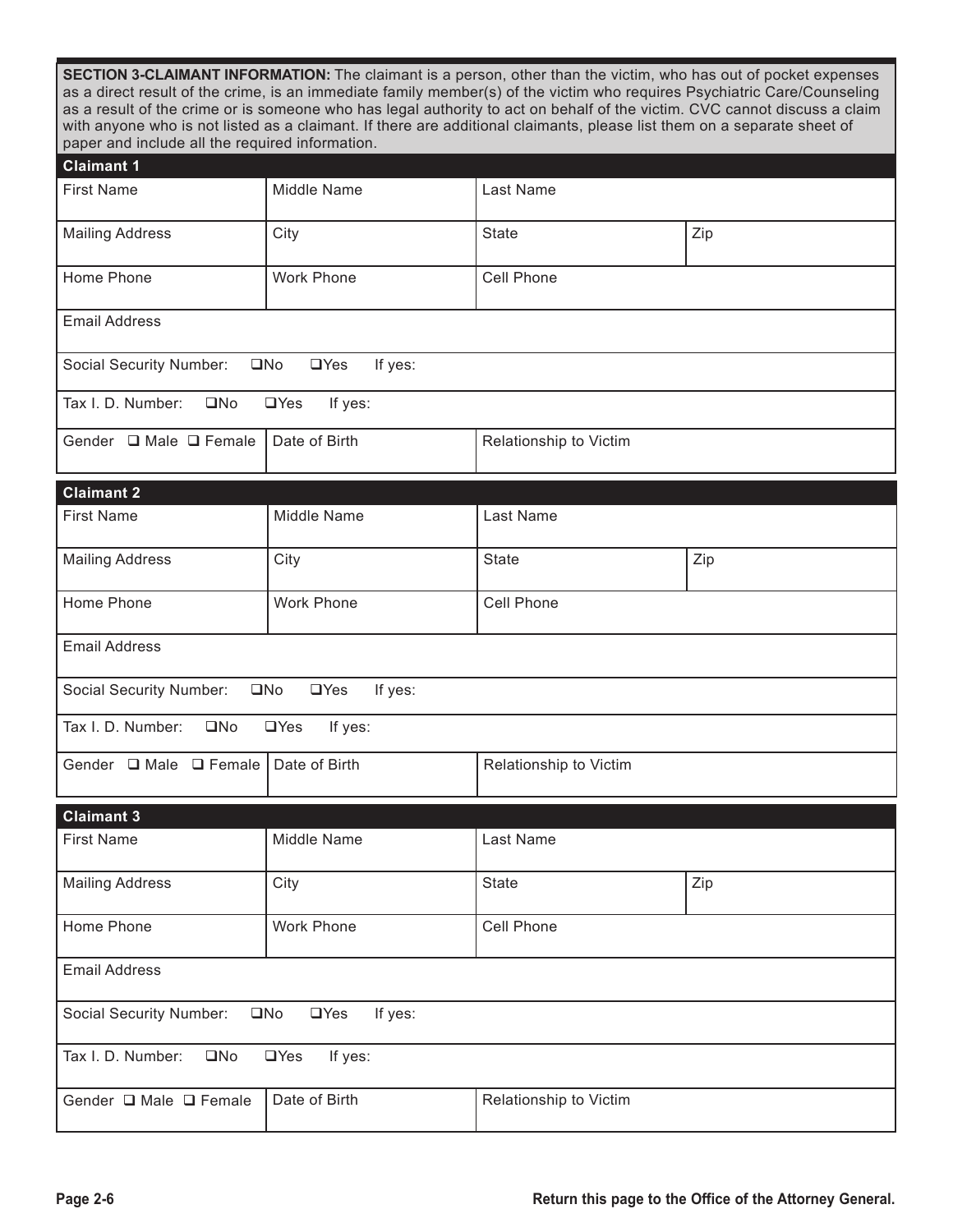| SECTION 4-MEDICAL: Reasonable and necessary health care for the victim as a direct result of the crime. Medical<br>insurance and benefit plan MUST meet their legal obligation to pay crime-related expenses. |                                                                              |                                                                                                                              |     |  |
|---------------------------------------------------------------------------------------------------------------------------------------------------------------------------------------------------------------|------------------------------------------------------------------------------|------------------------------------------------------------------------------------------------------------------------------|-----|--|
| <b>VICTIM TREATMENT INFORMATION</b>                                                                                                                                                                           |                                                                              |                                                                                                                              |     |  |
|                                                                                                                                                                                                               | Did the victim require medical treatment at the time of the crime? $\Box$ No | $\Box$ Yes                                                                                                                   |     |  |
| 1. Name of first treating hospital/clinic/doctor:                                                                                                                                                             |                                                                              |                                                                                                                              |     |  |
| Address                                                                                                                                                                                                       | City                                                                         | State                                                                                                                        | Zip |  |
| Did victim require additional medical treatment upon release from the hospital or clinic or did the victim seek any other<br>medical treatment? □ No □ Yes                                                    |                                                                              |                                                                                                                              |     |  |
| 2. Name of health care provider who treated crime-related injuries:                                                                                                                                           |                                                                              |                                                                                                                              |     |  |
| Address                                                                                                                                                                                                       | City                                                                         | <b>State</b>                                                                                                                 | Zip |  |
| Phone                                                                                                                                                                                                         |                                                                              |                                                                                                                              | Fax |  |
| 3. Name of health care provider who treated crime-related injuries:                                                                                                                                           |                                                                              |                                                                                                                              |     |  |
| Address                                                                                                                                                                                                       | City                                                                         | <b>State</b>                                                                                                                 | Zip |  |
| Phone                                                                                                                                                                                                         |                                                                              | Fax                                                                                                                          |     |  |
| <b>VICTIM DISABILITY INFORMATION</b>                                                                                                                                                                          |                                                                              |                                                                                                                              |     |  |
| Was the victim a person with a disability?<br>$\square$ Yes<br>$\square$ No                                                                                                                                   |                                                                              | If yes, date of disability                                                                                                   |     |  |
| Was the disability $\Box$ Physical<br>$\Box$ Mental<br>$\Box$ Both?                                                                                                                                           |                                                                              | If yes, describe                                                                                                             |     |  |
| Does the victim have a new disability due to the crime?<br>$\square$ Yes<br>$\square$ No                                                                                                                      |                                                                              | If yes, describe                                                                                                             |     |  |
| <b>VICTIM INSURANCE</b>                                                                                                                                                                                       |                                                                              |                                                                                                                              |     |  |
| $\Box$ Yes<br>Did the victim have insurance or a benefit plan to cover medical expenses at the time of the crime?<br>$\square$ No                                                                             |                                                                              |                                                                                                                              |     |  |
| Does the victim have insurance or a benefit plan to cover medical expenses on the date of application? $\square$ No $\square$ Yes                                                                             |                                                                              |                                                                                                                              |     |  |
| Name of Medical Insurance Company/Benefit Plan                                                                                                                                                                |                                                                              | Has an application been filed with Medicaid or Medicare<br>since the crime? □ No □ Yes                                       |     |  |
| If there are crime-related dental injuries, does the victim<br>have dental insurance?<br>$\square$ No<br>$\Box$ Yes                                                                                           |                                                                              | If yes, name of victim's Dental Insurance Company                                                                            |     |  |
| Did the crime involve an auto? $\Box$ No<br>$\square$ Yes                                                                                                                                                     |                                                                              | If yes, name of Auto Insurance                                                                                               |     |  |
| Was the victim the driver of auto? $\square$ No $\square$ Yes $\square$ Unknown<br>If yes, does he/she have auto insurance?                                                                                   |                                                                              | Name of victim's Auto Insurance                                                                                              |     |  |
| Did the owner of the auto involved in the crime have auto<br>insurance? □ No □ Yes □ Unknown                                                                                                                  |                                                                              | If yes, name of owner's Auto Insurance                                                                                       |     |  |
| Was the suspect the driver of auto? $\square$ No $\square$ Yes $\square$ Unknown<br>If yes, does he/she have auto insurance? □ No □ Yes □ Unknown                                                             |                                                                              | Name of suspect's Auto Insurance                                                                                             |     |  |
| Is there additional assistance available to victim from:<br>□ Workers' Compensation<br>□ Disability Insurance<br>□ Social Security Assistance □ Veterans' Benefits<br>$\Box$ Other                            |                                                                              | Has an insurance claim or any request for additional<br>assistance related to this crime been filed?<br>$\Box$ No $\Box$ Yes |     |  |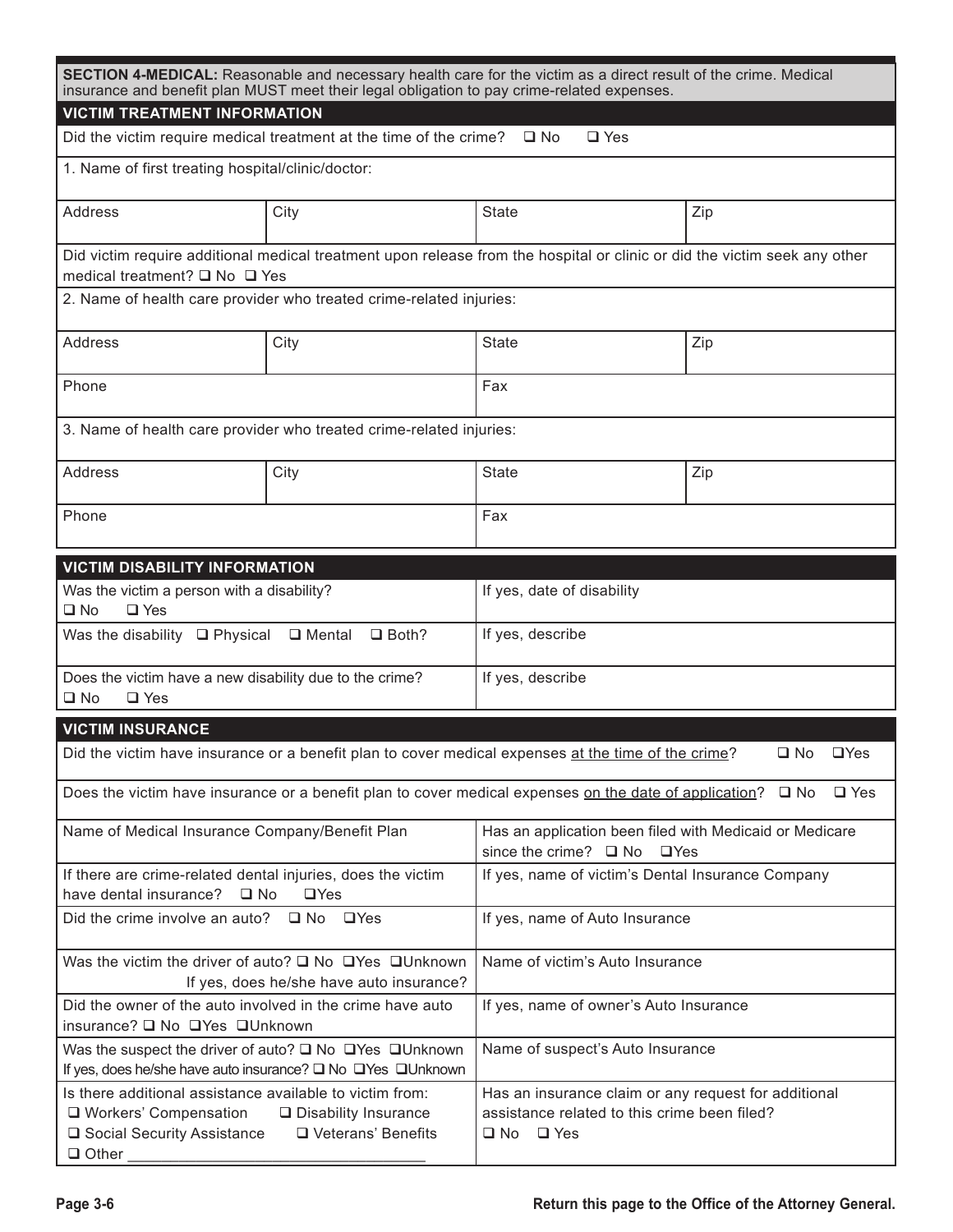| SECTION 5-PSYCHIATRIC CARE/COUNSELING: Available to victim and/or certain claimants. Please indicate who has                                                                                                                                    |       |                                                               |                  |                                   |                                                                |  |
|-------------------------------------------------------------------------------------------------------------------------------------------------------------------------------------------------------------------------------------------------|-------|---------------------------------------------------------------|------------------|-----------------------------------|----------------------------------------------------------------|--|
| received or will be receiving psychiatric care/counseling because of the crime.                                                                                                                                                                 |       |                                                               |                  |                                   |                                                                |  |
| Name                                                                                                                                                                                                                                            |       | Medical/Mental Health Insurance<br>$\Box$ Yes<br>$\square$ No |                  |                                   | If yes, name of Insurance Company                              |  |
| Name                                                                                                                                                                                                                                            |       | Medical/Mental Health Insurance<br>$\square$ No<br>$\Box$ Yes |                  |                                   | If yes, name of Insurance Company                              |  |
| Name                                                                                                                                                                                                                                            |       | Medical/Mental Health Insurance<br>$\Box$ Yes<br>$\square$ No |                  | If yes, name of Insurance Company |                                                                |  |
|                                                                                                                                                                                                                                                 |       |                                                               |                  |                                   |                                                                |  |
| SECTION 6-LOSS OF EARNINGS: Includes reimbursement of earnings lost as a result of medical treatment or participation<br>in, or attendance at, the investigation, prosecutorial and judicial processes. Your employer will be contacted by CVC. |       |                                                               |                  |                                   |                                                                |  |
| <b>Victim Employment Information</b>                                                                                                                                                                                                            |       |                                                               |                  |                                   |                                                                |  |
| Is the victim seeking loss of earnings? □ No □ Yes                                                                                                                                                                                              |       |                                                               |                  |                                   | Was the victim employed on date of crime? $\Box$ No $\Box$ Yes |  |
| Employer's Name                                                                                                                                                                                                                                 | Phone |                                                               | Fax              |                                   | Victim's Occupation/Job Title                                  |  |
| Address                                                                                                                                                                                                                                         | City  |                                                               | <b>State</b>     |                                   | Zip                                                            |  |
| Was the victim self-employed                                                                                                                                                                                                                    |       | Did the crime occur while                                     | Last Date Worked |                                   | Date Returned to Work                                          |  |
| on the date of the crime?<br>$\Box$ No $\Box$ Yes                                                                                                                                                                                               |       | the victim was on the job?<br>$\Box$ No $\Box$ Yes            |                  |                                   |                                                                |  |
| <b>Claimant Employment Information</b>                                                                                                                                                                                                          |       |                                                               |                  |                                   |                                                                |  |
| Name of claimant seeking loss of earnings. If there are additional claimants, please list them on a seperate sheet of                                                                                                                           |       |                                                               |                  |                                   |                                                                |  |
| paper and include all required information.                                                                                                                                                                                                     |       |                                                               |                  |                                   |                                                                |  |
| Employer's Name                                                                                                                                                                                                                                 | Phone |                                                               | Fax              |                                   | Claimant's Occupation/Job Title                                |  |
| Address                                                                                                                                                                                                                                         | City  |                                                               | <b>State</b>     |                                   | Zip                                                            |  |
| Is the claimant self-employed? □ No □ Yes                                                                                                                                                                                                       |       |                                                               |                  |                                   |                                                                |  |
| SECTION 7-LOSS OF SUPPORT: Available to dependents of the victim who have lost support as a result of the crime.                                                                                                                                |       |                                                               |                  |                                   |                                                                |  |
| All dependents must be listed as claimants in this application.                                                                                                                                                                                 |       |                                                               |                  |                                   |                                                                |  |
| Name(s)                                                                                                                                                                                                                                         |       |                                                               |                  |                                   |                                                                |  |
|                                                                                                                                                                                                                                                 |       |                                                               |                  |                                   |                                                                |  |
|                                                                                                                                                                                                                                                 |       |                                                               |                  |                                   |                                                                |  |
|                                                                                                                                                                                                                                                 |       |                                                               |                  |                                   |                                                                |  |
| SECTION 8-RELOCATION: Available to a victim of family violence or a victim of sexual assault who is assaulted in the                                                                                                                            |       |                                                               |                  |                                   |                                                                |  |
| victim's residence. Please indicate adult household members of the victim at the time of the crime.                                                                                                                                             |       |                                                               |                  |                                   |                                                                |  |
| List the names of all adult household members:                                                                                                                                                                                                  |       |                                                               |                  |                                   |                                                                |  |
|                                                                                                                                                                                                                                                 |       |                                                               |                  |                                   |                                                                |  |
|                                                                                                                                                                                                                                                 |       |                                                               |                  |                                   |                                                                |  |
| SECTION 9-FUNERAL: Includes funeral and burial expenses incurred as a result of the crime. Please attach a copy of                                                                                                                              |       |                                                               |                  |                                   |                                                                |  |
| the funeral and burial contract(s), (if available).                                                                                                                                                                                             |       |                                                               |                  |                                   |                                                                |  |
| <b>Funeral Home Name</b>                                                                                                                                                                                                                        |       |                                                               | Phone            |                                   |                                                                |  |
|                                                                                                                                                                                                                                                 |       |                                                               |                  |                                   |                                                                |  |
| <b>SECTION 10-CRIME-RELATED TRAVEL:</b> Includes travel exceeding 20 miles one way for participation and attendance                                                                                                                             |       |                                                               |                  |                                   |                                                                |  |
| at funeral services, medical appointments including psychiatric care/counseling and criminal justice proceedings. This is<br>applicable to victim or claimant(s). Please list the victim or claimant(s) requesting travel.                      |       |                                                               |                  |                                   |                                                                |  |
| Name(s)                                                                                                                                                                                                                                         |       |                                                               |                  |                                   |                                                                |  |
|                                                                                                                                                                                                                                                 |       |                                                               |                  |                                   |                                                                |  |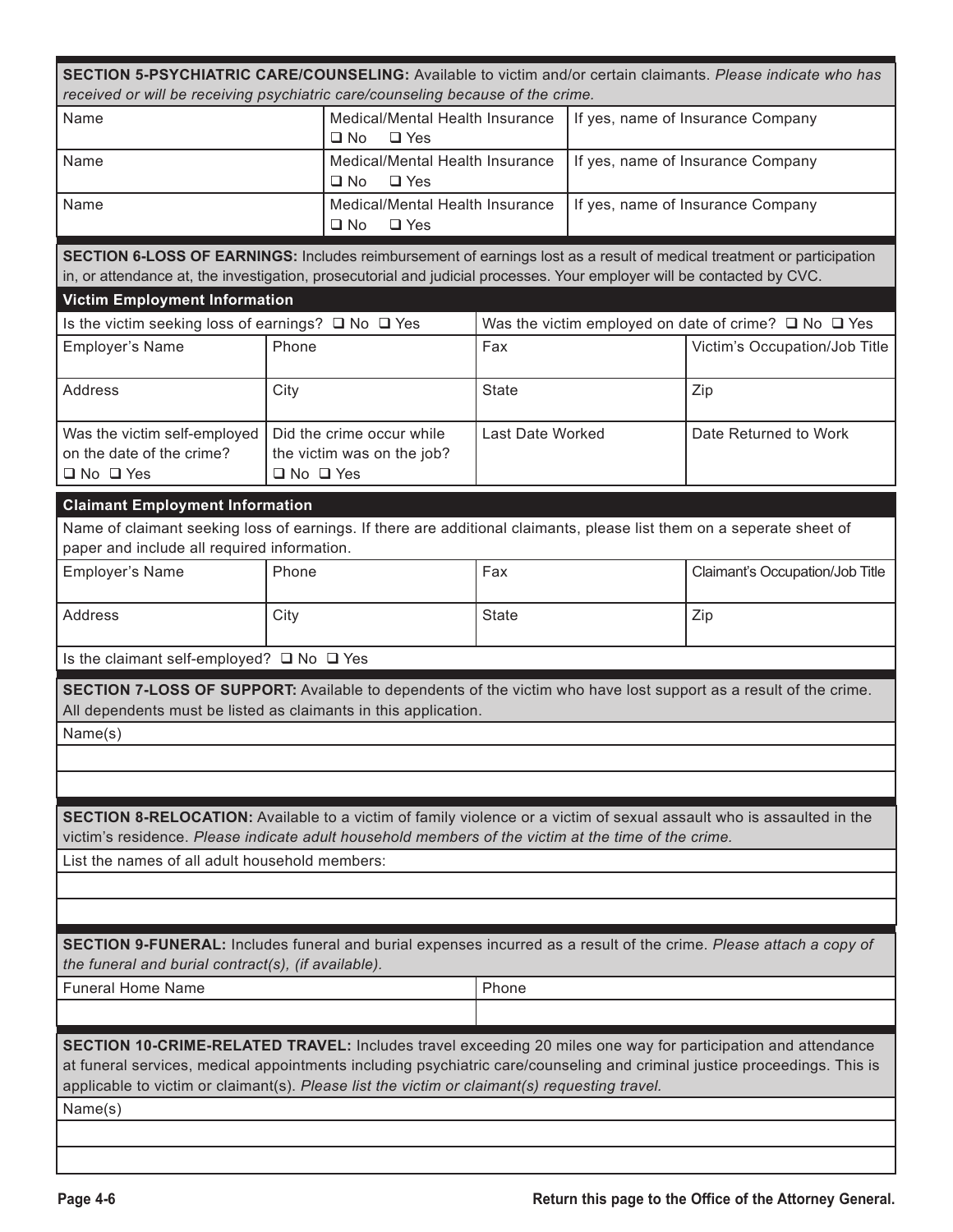| SECTION 11-CRIME SCENE CLEAN-UP: Includes professional cleaning services for crime scene clean-up. Does not<br>include repair or replacement of damaged property. Submit itemized bill from professional cleaning compan, (if available).                                                                                                                                                              |              |                                                                          |     |
|--------------------------------------------------------------------------------------------------------------------------------------------------------------------------------------------------------------------------------------------------------------------------------------------------------------------------------------------------------------------------------------------------------|--------------|--------------------------------------------------------------------------|-----|
| Do you plan to seek compensation from an insurance company?<br>$\square$ Yes<br>□ Unknown<br>$\square$ No                                                                                                                                                                                                                                                                                              |              | If yes, what is the name of the Homeowners/Renters<br>Insurance Company? |     |
| SECTION 12-MINOR CHILD OR DEPENDENT CARE: Available for child or dependent care that is a new expense as a                                                                                                                                                                                                                                                                                             |              |                                                                          |     |
| result of the crime. Care must be provided by a licensed care provider.<br>Is child care or dependant care a new expense?                                                                                                                                                                                                                                                                              | $\square$ No | $\Box$ Yes                                                               |     |
|                                                                                                                                                                                                                                                                                                                                                                                                        |              |                                                                          |     |
| SECTION 13-REPLACEMENT OF PROPERTY SEIZED: Available for clothing, bedding, or property seized by law<br>enforcement as evidence or rendered unusable by the criminal investigation. This does NOT cover damaged or stolen property.                                                                                                                                                                   |              |                                                                          |     |
| Item Value<br>Item                                                                                                                                                                                                                                                                                                                                                                                     |              |                                                                          |     |
|                                                                                                                                                                                                                                                                                                                                                                                                        |              |                                                                          |     |
|                                                                                                                                                                                                                                                                                                                                                                                                        |              |                                                                          |     |
|                                                                                                                                                                                                                                                                                                                                                                                                        |              |                                                                          |     |
| SECTION 14-DEPARTMENT OF JUSTICE INFORMATION: The following voluntary information is used for statistical<br>purposes only to comply with the federal regulations.                                                                                                                                                                                                                                     |              |                                                                          |     |
| To which ethnic group does the victim belong? $\square$ American Indian or Alaskan Native $\square$ Black $\square$ Hispanic<br>$\Box$ White<br>□ Asian or Pacific Islander □ Other ___                                                                                                                                                                                                                |              |                                                                          |     |
| What is the victim's national origin (country of birth)?<br>Where did you find out about the Crime Victims' Compensation Program?                                                                                                                                                                                                                                                                      |              |                                                                          |     |
| □ Public Service Announcement<br>$\Box$ CVC Staff<br>Advocacy Group<br>□ Victim Assistance Program<br>$\Box$ Poster<br>$\Box$ Internet<br>$\Box$ Brochure<br>$\Box$ Hospital<br>□ Law Enforcement<br>$\Box$ Other                                                                                                                                                                                      |              |                                                                          |     |
| SECTION 15-ATTORNEY INFORMATION: This section refers to representation by an attorney who assisted the victim or claimant<br>in filing for Crime Victims' Compensation or in pursuing a civil legal action for monetary damages. This DOES NOT include attorney<br>representation for child custody, divorce, immigration proceedings or for criminal prosecution (District/County Attorney's Office.) |              |                                                                          |     |
| Has an attorney been hired or retained to: Help the victim or claimant complete this Crime Victims' Compensation<br>If yes, please attach a letter of representation.<br>application?<br>$\Box$ No $\Box$ Yes                                                                                                                                                                                          |              |                                                                          |     |
| Has an attorney been hired or retained to: Represent the victim's or claimant's interests in pursuing civil legal action against the<br>suspect/offender or in an insurance claim related to this crime? □ No □ Yes If yes, please attach a letter of representation.                                                                                                                                  |              |                                                                          |     |
| <b>Attorney First Name</b>                                                                                                                                                                                                                                                                                                                                                                             |              | <b>Attorney Last Name</b>                                                |     |
| Mailing address<br>City                                                                                                                                                                                                                                                                                                                                                                                |              | <b>State</b>                                                             | Zip |
| Phone                                                                                                                                                                                                                                                                                                                                                                                                  |              | Fax                                                                      |     |
| <b>SECTION 16-LAWSUIT OR OTHER SETTLEMENT INFORMATION</b>                                                                                                                                                                                                                                                                                                                                              |              |                                                                          |     |
| Is the victim or claimant a party to a lawsuit or insurance or other type of settlement related to this crime?<br>$\Box$ Yes<br>$\Box$ Unknown<br>$\square$ No                                                                                                                                                                                                                                         |              |                                                                          |     |
| Has the victim or claimant received insurance or any other type of third party settlement funds related to this crime?                                                                                                                                                                                                                                                                                 |              |                                                                          |     |
| $\Box$ Unknown If yes, please attach a statement of the settlement disbursement.<br>$\square$ No<br>$\Box$ Yes                                                                                                                                                                                                                                                                                         |              |                                                                          |     |
| <b>SECTION 17-APPLICATION ASSISTANCE</b>                                                                                                                                                                                                                                                                                                                                                               |              |                                                                          |     |
| $\Box$ Yes<br>Did someone help you complete this application? $\square$ No                                                                                                                                                                                                                                                                                                                             |              |                                                                          |     |
| Name                                                                                                                                                                                                                                                                                                                                                                                                   |              | <b>Title</b>                                                             |     |
| Agency/Organization                                                                                                                                                                                                                                                                                                                                                                                    |              |                                                                          |     |
| City                                                                                                                                                                                                                                                                                                                                                                                                   |              | State/Zip                                                                |     |
| Phone                                                                                                                                                                                                                                                                                                                                                                                                  |              | Email                                                                    |     |